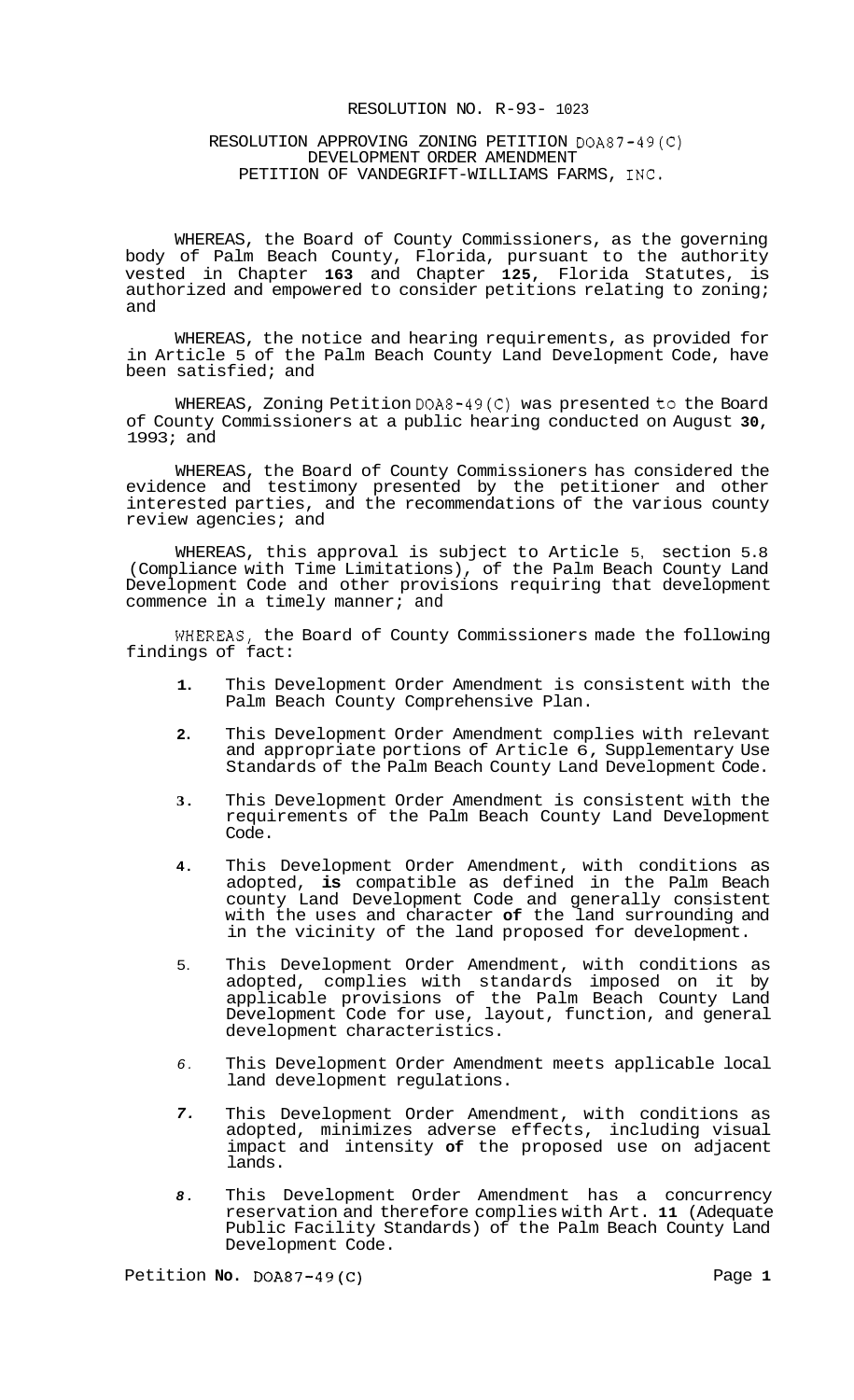- 9. This Development Order Amendment, with conditions as adopted, minimizes environmental impacts, including but limited to water, air, stormwater management,<br>ife, vegetation, wetlands and the natural wildlife, vegetation, functioning **of** the environment.
- **10.** This Development Order Amendment, with conditions as adopted, will result in logical, timely and orderly development patterns.
- 11. This Development Order Amendment is consistent with Section *6.7* .D of the ULDC (Glades Area Economic Development Overlay District).

WHEREAS, Article 5 **of** the Palm Beach County Land Development Code requires that the action **of** the Board of County Commissioners be adopted by resolution.

NOW, THEREFORE, BE IT RESOLVED BY THE BOARD OF COUNTY COMMISSIONERS OF PALM BEACH COUNTY, FLORIDA, that Zoning Petition DOA87-49(C), the petition of VANDEGRIFT-WILLIAMS FARMS, INC. for a DEVELOPMENT ORDER AMENDMENT in the AGRICULTURAL RESIDENTIAL *(AR)*  Zoning District, to amend a previously approved Day Care, General to increase the number of children from **62** to 102, previously approved on a parcel of land legally described in EXHIBIT A, attached hereto and made a part hereof, and generally located on a vicinity sketch as shown on EXHIBIT **B,** attached hereto and made a part hereof, was approved on August 30, 1993, subject to the conditions of approval described in EXHIBIT C, attached hereto and made a part hereof.

Commissioner **Aaronson** moved for the approval of the Resolution.

The motion was seconded by Commissioner **Foster** and, upon being put to a vote, the vote was as follows:

| Mary McCarty, Chair | Aye             |
|---------------------|-----------------|
| Burt Aaronson       | $A\nu\rho$      |
| Ken Foster          |                 |
| Maude Ford Lee      | Aye             |
|                     | Ay <sub>e</sub> |
| Karen T. Marcus     | $Ay_e$          |
| Warren Newell       |                 |
|                     | Aye             |
| Carol A. Roberts    | Ay <sub>e</sub> |
|                     |                 |

The Chair thereupon declared that the resolution was duly passed and adopted this 30th day **of** August, 1993.

APPROVED AS **TO** FORM AND LEGAL SUFFICIENCY

Hili BY: **ATTORNEY** 

PALM BEACH COUNTY, FLORIDA BY ITS BOARD OF COUNTY COMMISSIONERS OUN M BEA DOROTHY H. WILKEN, CLERK,

 $4/\gamma$ 'ina BY: DEPUTY CLERK

 $COMM$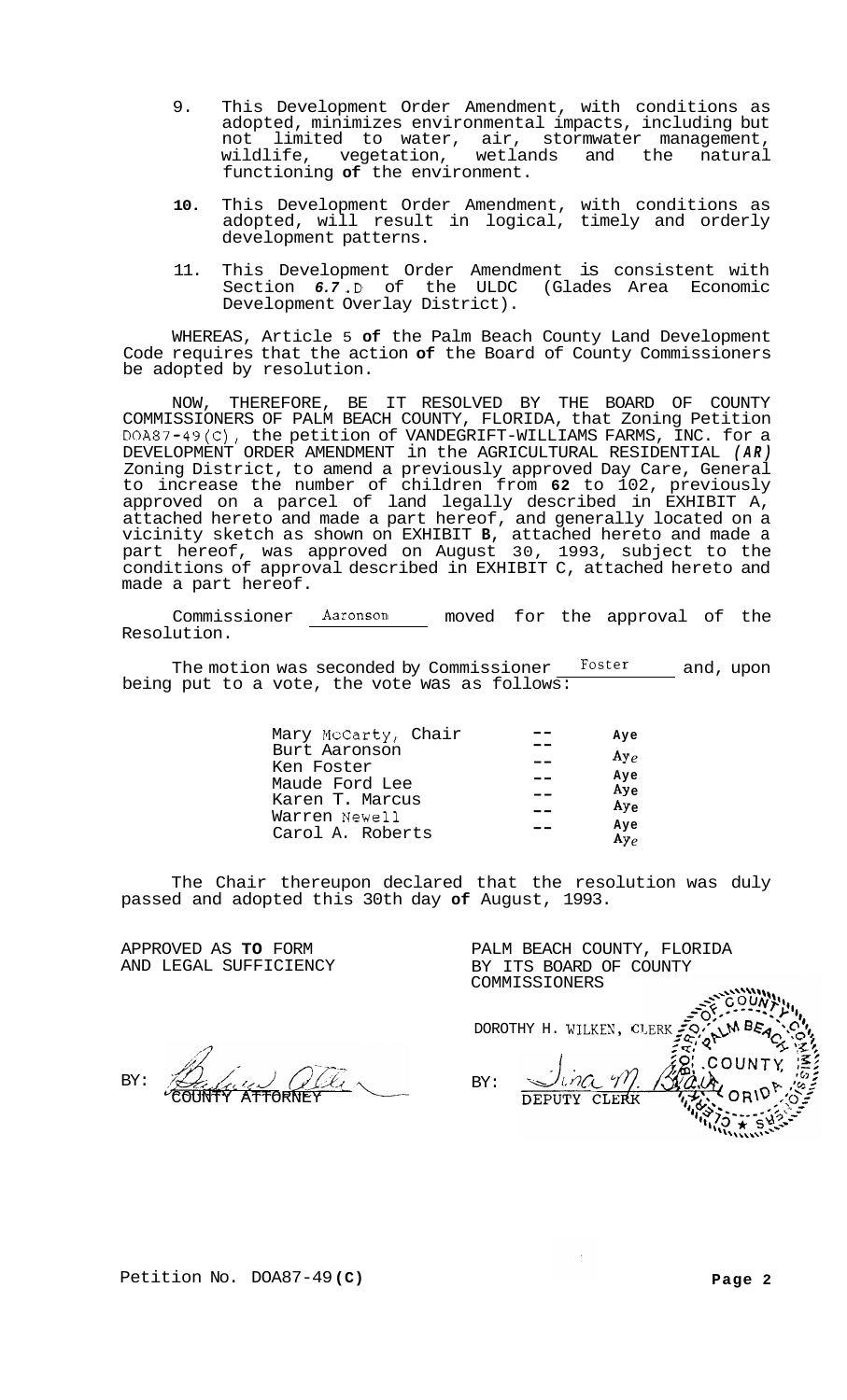# **EXHIBIT A**

# **(legal description)**

# **DLSCKIPTION:** 40-Acre Tract.

The Northwest Quarter, of the Southeast Quarter *of* Section 29, Township *42* South, Range 37 East, Palm Beach County, Florida. NOTE: East Beach Water Control District claims prescriptive rights over the West *44* feet of the Northwest Quarter of the Southeast Quarter of Section **29,** Township *42* South, Range 37 East, Palm Beach County, Florida. DESCR~PTION:A **ADDITIONAL RIGHT-OF-WAY**  Beginning at the Southwest corner of the Northwest Quarter **(NW-4)** of: the Southeast Quarter (SE-k) *of* Section *29,* Township *42* South, Range *37* East, Palm Beach County, Florida; thence North 0 degrees 16 minutes *25* seconds West, *1320.54* feet along the West **line** of the Northwest Quarter **(NW-k)** of the Southeast Quarter (SE-2) of said Section *29,* to the Northwest corner of the Northwest Quarter *(NW-k) of* the Southeast Quarter **(SE-t)** of said Section *29;*  thence North *89* degrees *55* minutes *59* seconds East, 1. 70 feet along the North line of the Northwest Quarter (NW- $\frac{1}{4}$ ) of the Southeast Quarter (SE- $\frac{1}{4}$ ) **of** said Section 29; thence South 0 degress 11 minutes 59 seconds East, 1320.54 feet to the Southwest corner **of** the Northwest Quarter **(NW-k)** of the Southeast Quarter **(SE-kl of** said Section *29,* and the Point of Beginning. Containing: 1120.square feet.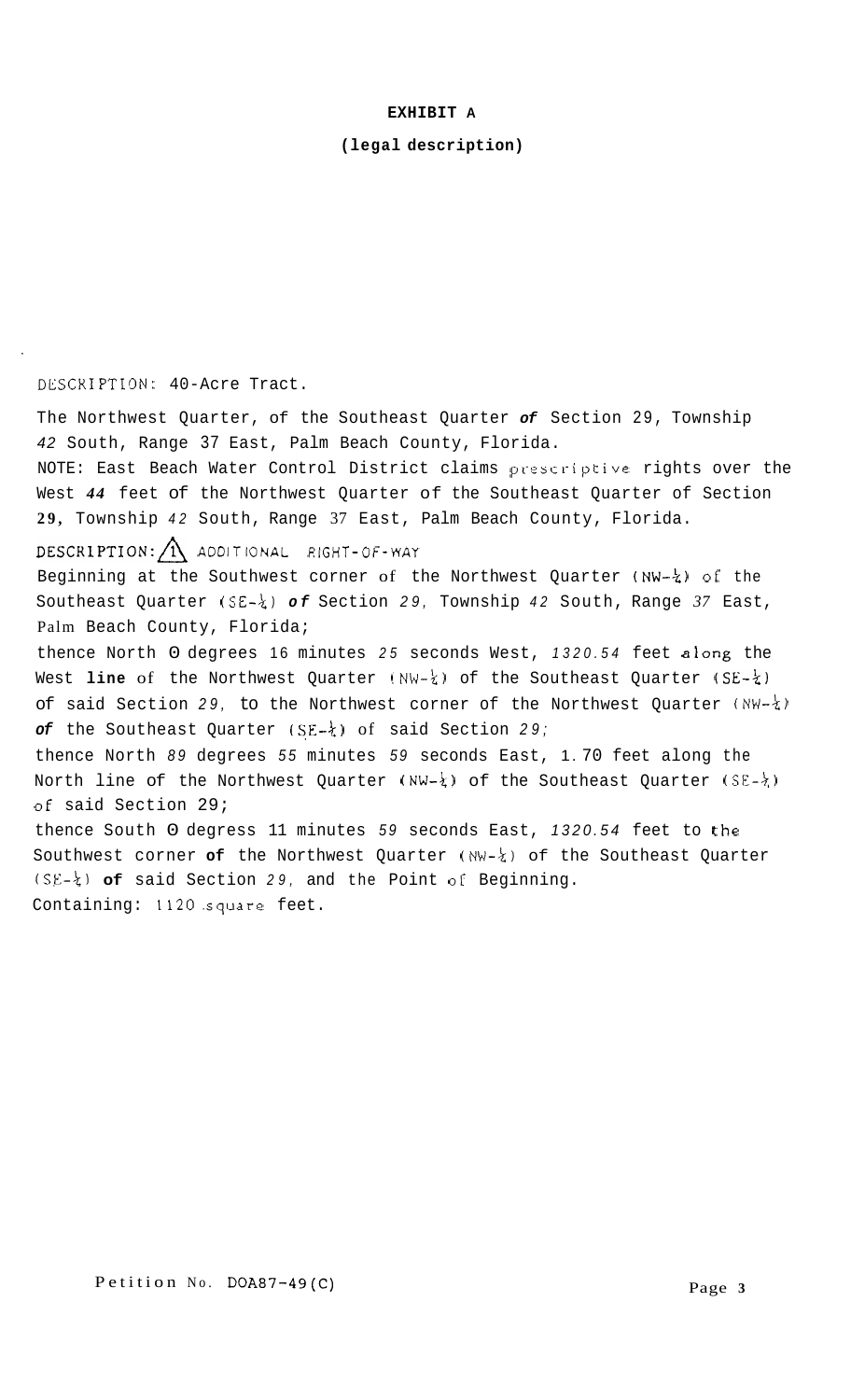**EXHIBIT B** 

(location **sketch)** 

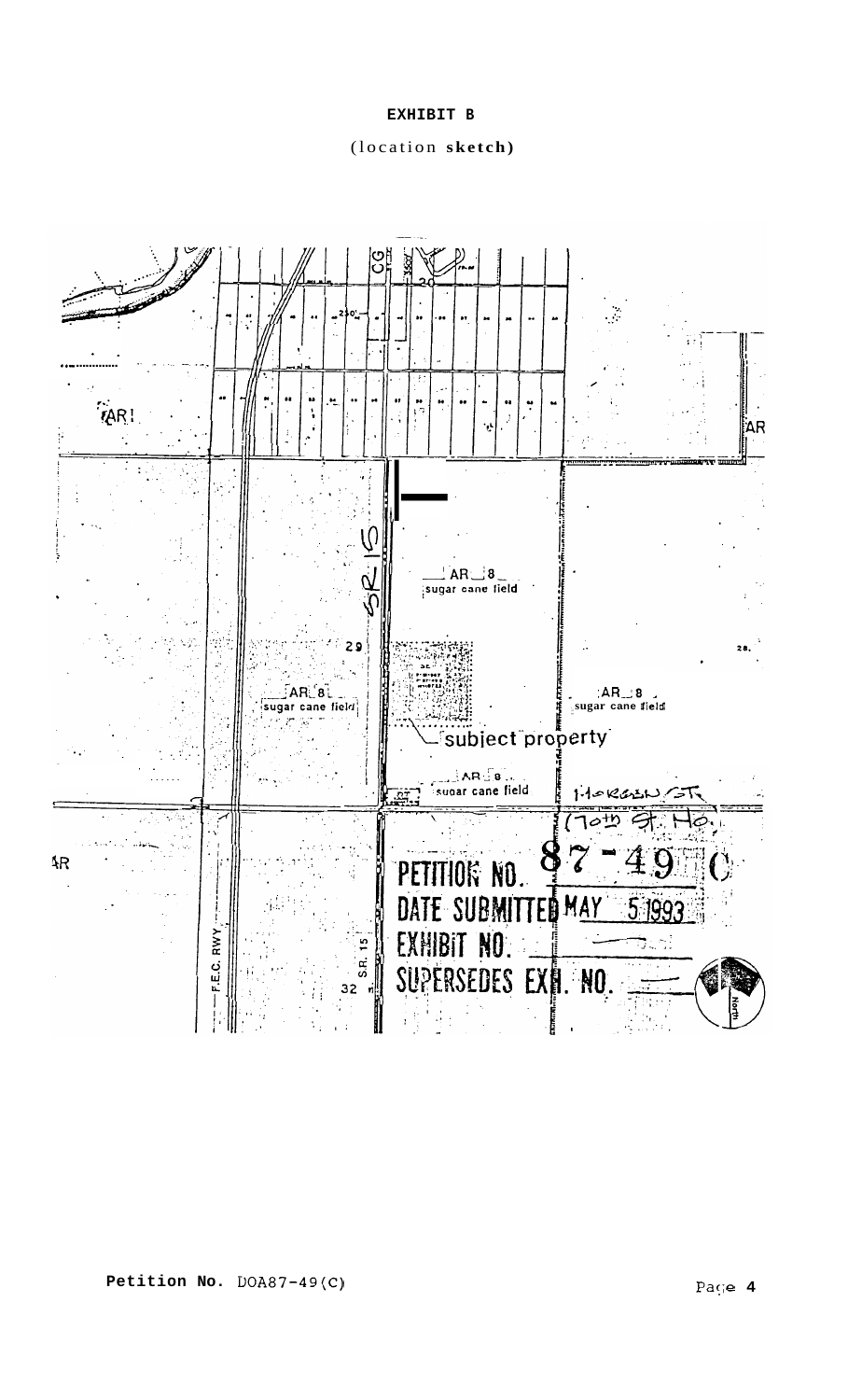## **EXHIBIT C CONDITIONS OF APPROVAL**

### A. STANDARD CONDITIONS:

- 1. All previous conditions of approval applicable to the subject property have been consolidated as contained<br>herein. The petitioner shall comply with all previous The petitioner shall comply with all previous conditions **of** approval, including original dead:.ines pursuant to Section 5.8 of the ULDC, as amended, uilless expressly modified. (MONITORING)
- 2. **Prior to site plan certification, the site plan shall be amended to indicate compliance with all minimum pro])erty**  development regulations and land development<br>requirements. (Previously Condition A. 1 of Resolution R**requirements.** (Previously Condition **A**. 1 of Resolution R-<br>91-987) (ZONING) 91-987) (ZONING)
- *3.* Condition A. 2 of Resolution R-91-987, which currcmtly states:

**Development of the site is limited to the uses and site design shown on the site plan approved by the Boai:d of County Commissioners. Any modifications must be app::oved by the Board of County Commissioners uniess the prop3sed use or design changes are permitted pursuant to Sec:tion 402.7 (E)2 (b) (Site Plan Review Committee Powers and Standards of Review).** 

**Is** hereby deleted. [REASON: Code Requirement]

### B. DAY CARE

1. Condition B.l **of** Resolution R-91-987, which currcmtly states:

**The day care center shall be limited to a maximlm of**  sixty-two (62) students and a minimum of 2,170 square **feet of net building area.** 

Is hereby amended to state:

Maximum occupancy of the day carte center shall be limited to 102 children. (CODE ENFORCEMENT)

- 2. The site plan shall be amended to reflect five (5) drop**off stalls a minimum of twelve (12) feet wide by tlrenty**  *(20)* **feet long.** (Previously Condition B.2 **of** Resollition  $R-91-987$ )
- *3.*  **The site plan shall be amended to reflect a four (4) foot wide paved walkway running in front of the dro]>-off**  spaces and connecting to the day care entrance. (Previously Condition B. *3* of Resolution R-91,-987) (ZONING)
- **4. The petitioner shall provide a minimum of one twelve (12) foot tall native canopy tree per seven-hundred and :fifty (750) square feet of outdoor play area provided. All trees required by this condition shall be planted w.ithin the interior of the outdoor play area and in comp1,iance with HRS requirements.** (Previously Condition B.4 of with HRS requirements. (Prev<br>Resolution R-91-987) (ZONING)
- 5. **The outdoor play area shall have a twenty-four (24) inch minimum height hedge planted twenty-four (24) inches on center and twelve (12) foot tall native canopy .;rees planted thirty (30) feet on center on the outside of the required fence.** (Previously Condition B.5 of Resolution R-91-987) (ZONING)  $R-91-987$ )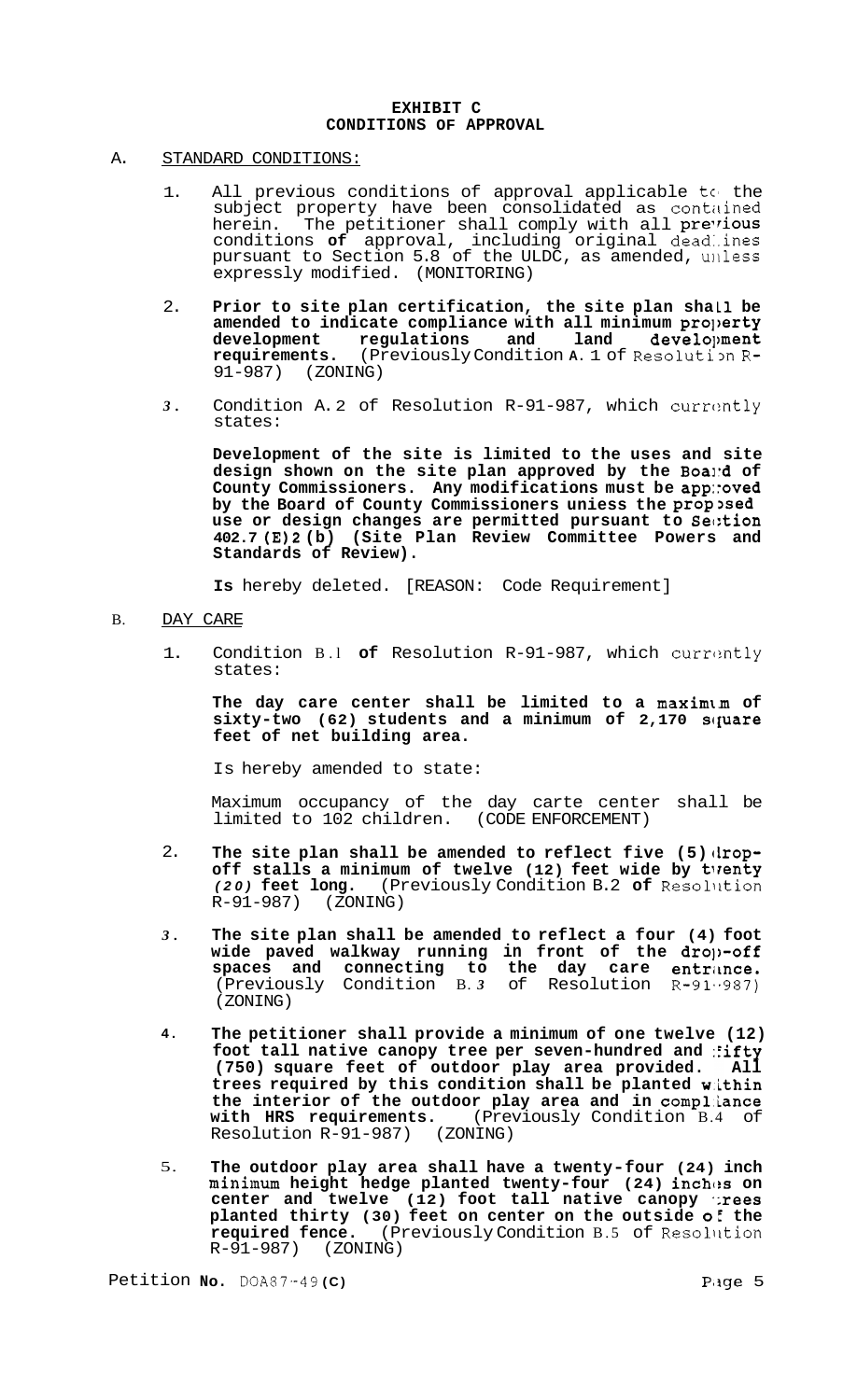#### C. DUMPSTER

**1.** Condition C.l **of** Resolution R-91-987, which currcmtly states:

**All garbage and refuse receptacles shall be confinc!d to a designated area. Dumpsters or other trash col1ec:tion devices shall be concealed behind an enclosure havi:Ig an architectural treatment compatible with the princ:ipal**  building. The open end of the enclosure shall **ha'e** an **obscuring, opaque gate.** 

Is hereby deleted. [REASON: Code Requirement]

### D. HEALTH

- 1. The application and engineering plans to construct on site potable water supply and/or on-site sewage disposal **system must be submitted to the Health Unit prior to site plan approval (or prior to issuance of Building Pc!rmit for straight rezoning).** (Previously Condition D.l **of**  Resolution R-91-987) (HEALTH)
- 2. **Water service is available to the property. Therefor3, no well shall be permitted on the site to provide po';able water.** (Previously Condition D.2 **of** Resolution R-91.-987) (HEALTH)

# E. ENGINEERING

- **1. The Developer shall provide discharge control and treatment for the stormwater runoff in accordance with all applicable agency requirements in effect at the time of the permit application. However, at a minimum, this development shall retain on-site the stormwater rimoff generated by a three (3) year-one (1) hour storm w:.th a**  total rainfall of 3 inches as required by the Permit **Section, Land Development Division. In the event that the subject site abuts a Department of Transportittion maintained roadway, concurrent approval from the Florida Department of Transportation will also be required. The drainage system shall be maintained in an accepi:able condition as approved by the County Engineer. 11. the event that the drainage system is not adequittely maintained as determined by the County Engineer, this matter will be referred to the Code Enforcement Boar3 for enforcement.** (Previously Condition E.l **of** Resolution R-91-987) (ENGINEERING). May be deleted. Reason, NOW a code requirement.
- 2. **Prior to September 1, 1991 or prior to the issuanc:e of the first Building Permit whichever shall first o(:cur, the property owner shall convey to Palm Beach County Roadway Production Division by road right-of-way wari:anty deed for State Road 15, 60 feet from centerline free of all encumbrances and encroachments.** Developer shall all encumbrances and encroachments. **provide Palm Beach County with sufficient documentiltion acceptable to the Right of Way Acquisition Secticn to ensure that the property is free of all encumbrance:3 and encroachments. Right-of-way conveyances shall also**  include "Safe Sight Corners" where appropriate at intersections as determined by the County Engineer. (Previously Condition E.2 **of** Resolution R-91..987) (ENGINEERING). Data Base indicates compliance with this condition,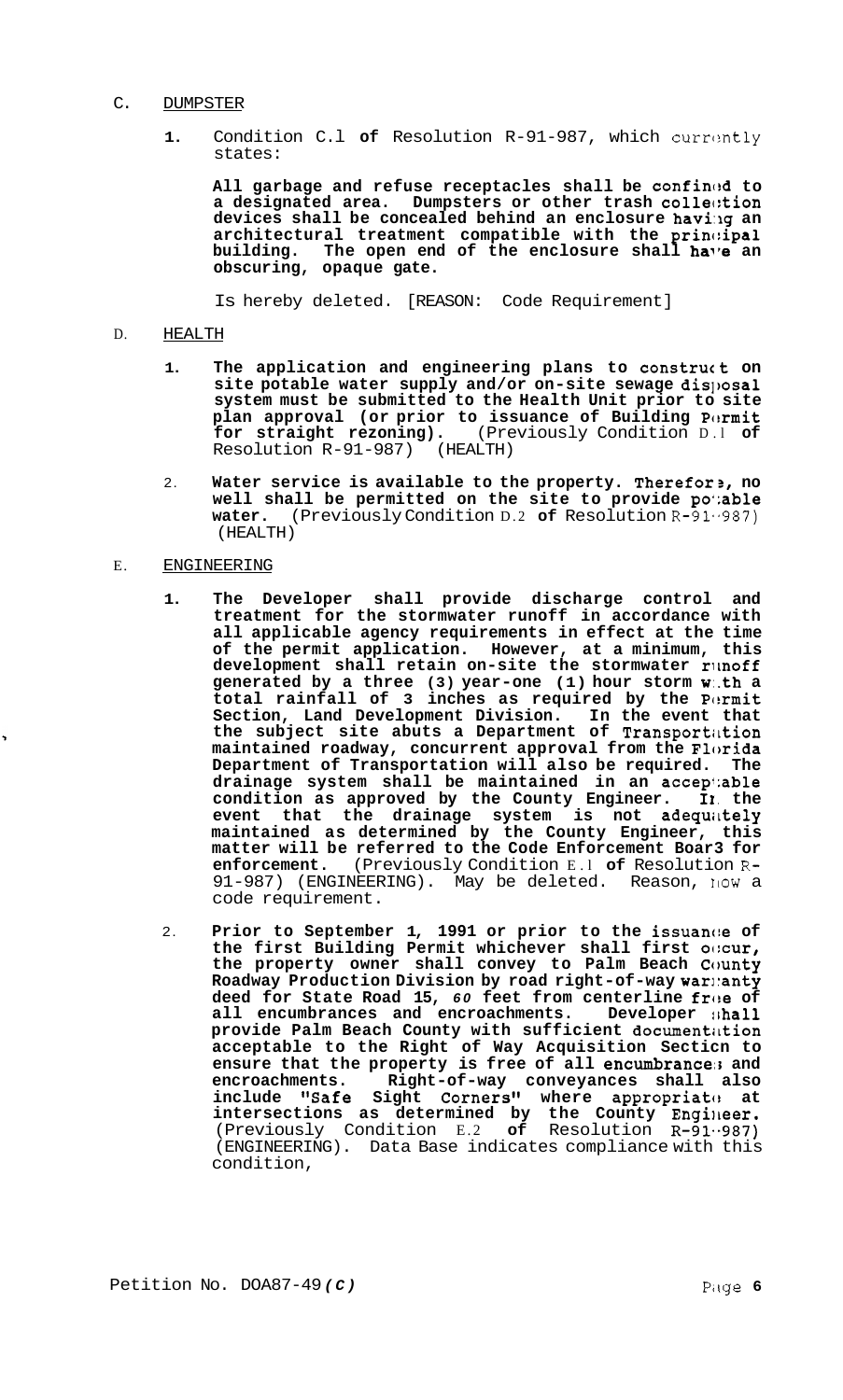### F. IRRIGATION QUALITY WATER

- 1. When irrigation quality water is available within *five*hundred (500) feet of the property, the petitioner **shall** connect to the system. The cost for connection shall be **borne by the property owner.** Previously Condition F.l **of**  Resolution R-91-987.
- G. LANDSCAPE
	- **1. Landscaping shall be upgraded along the north and west property lines, from the northwest corner measured to a distance of 300 feet from the corner in each direcl:ion, to include:** 
		- a. Twelve (12) foot tall native canopy trees, placed **twenty (20) feet on center.**
		- **b.** A hedge, wall, fence, berm or combination thereof **presenting a visually opaque barrier a minimum of six (6) feet in height.** Previously Condition G.1 of Resolution R-91-987. (ZONING) of Resolution R-91-987.
	- **2. Trees shall be allowed to reach a minimum height of fifteen (15) feet and shall be maintained in accorlfance**  with Arbor Society Standards. Previously Condition G.2 **of** Resolution R-91-987. (ZONING)
	- **3. All plant material shall be fully irrigated and maintained in a healthy viable condition.** Previously Condition G.3 **of** Resolution R-91-987. (ZONING)
- **H.** LIGHTING
	- 1. **Outdoor lighting used to illuminate the premises shall be a maximum of twenty (20) feet in height, low intenisity,**  shielded and directed away from adjacent properties and **streets.** Previously Condition **H.l of** Resolution ~3-91- 987. (ZONING/BUILDING)
- I. RECYCLE SOLID WASTE
	- **1. The property owner shall participate in a recy'zling program when available in the area. The program shall**  include paper, plastic, metal and glass product**:**, as **programs are available.** Previously Condition I,l **of**  Resolution R-91-987. (SWA)
- J. SIGN
	- **1. signs fronting on State Road 15 shall be limitcd as follows:** 
		- a. Maximum sign height <sup>-</sup> ten (10) feet.
		- **b.** Maximum total sign face area  $-$  fifty (50) square **feet.**
		- **c, Maximum number of signs one (I).** Previously Condition J.l **of** Resolution R-91-987. (ZONING)
	- **2. No off-premise signs shall be permitted on site.**  Previously Condition **J.2 of** Resolution R-91-987. (ZONING)